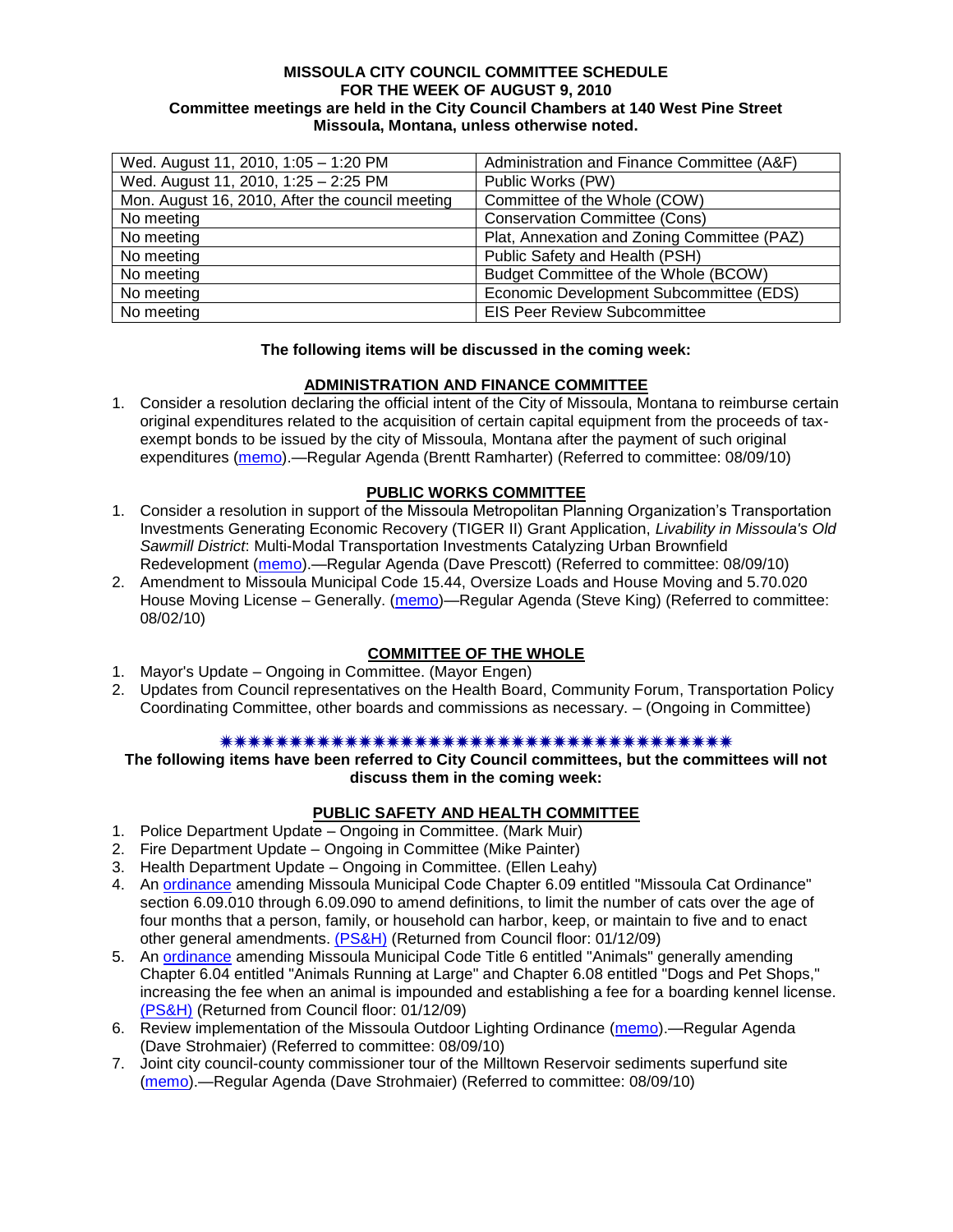## **CONSERVATION COMMITTEE**

- 1. Appoint one member to the position of a Conservation Sector representative to the Greenhouse Gas & Energy Conservation Team for the term starting August 1, 2010, and ending on July 31, 2013. [\(memo\)](http://www.ci.missoula.mt.us/DocumentView.aspx?DID=4361)—Regular Agenda (Marty Rehbein) (Referred to committee: 08/02/10)
- 2. Confirm the appointment of Edwin (Bill) Burnett to the Greenough Park Advisory Committee to complete a term commencing immediately and ending September 30, 2011 [\(memo\)](http://www.ci.missoula.mt.us/DocumentView.aspx?DID=4406).—Regular Agenda (Mayor Engen) (Referred to committee: 08/09/10)

# **PLAT, ANNEXATION & ZONING COMMITTEE**

- 1. Annexation. (see separate list at City Clerk's Office for pending annexations) (Ongoing in Committee)
- 2. Update the Rattlesnake Valley Comprehensive Plan Amendment [\(memo\)](ftp://ftp.ci.missoula.mt.us/Packets/Council/2007/2007-04-02/Referrals/Rattlesnake_Plan_Update_referral.pdf).—Regular Agenda (Dave Strohmaier) (Referred to committee: 04/02/07)
- 3. Request to rezone the property legally described as Lot 3 of Scott Street Lots Subdivision, located in Section 16, T13N, R19W, P.M.M. form D (Industrial) to I-1 (Light Industrial), based on the finding of fact and conclusions of law. (PAZ [05/21/08\)](ftp://ftp.ci.missoula.mt.us/Packets/Council/2008/2008-06-02/080521paz.pdf) (Returned from Council floor: 6/2/08)
- 4. Ongoing discussion of City planning issues with members of the Planning Board.—Regular Agenda (Bob Jaffe) (Referred to committee: 3/20/06)

# **ADMINISTRATION AND FINANCE COMMITTEE**

- 1. Approve claims. (Ongoing) (Consent Agenda)
- 2. Approve journal vouchers. (Ongoing) (Consent Agenda)
- 3. Approve budget transfers. (Ongoing) (Consent Agenda)
- 4. An ordinance amending the municipal code as it relates to bike licensing.  $(A\&F)$  (Returned from council floor: 12/15/08)
- 5. Implications of establishing maintenance districts. [\(memo\)](ftp://ftp.ci.missoula.mt.us/Packets/Council/2009/2009-05-11/Referrals/MaintenanceDistricts.pdf) Regular Agenda (Bob Jaffe) (Referred to committee: 05/11/09)
- 6. Clarify position of council member who also serves on the board of a non-profit agency that has dealings with the city. [\(memo\)](http://www.ci.missoula.mt.us/DocumentView.aspx?DID=1840) – Regular Agenda (Ed Childers) (Referred to committee: 07/20/2009)
- 7. [Resolution](http://www.ci.missoula.mt.us/DocumentView.aspx?DID=2373) of the Missoula City Council establishing a tourism business improvement district consisting of non-contiguous lands within the City of Missoula for the purpose of aiding tourism, promotion and marketing within the district. [\(Exhibit A\)](http://www.ci.missoula.mt.us/DocumentView.aspx?DID=2090) [\(Exhibit B\)](http://www.ci.missoula.mt.us/DocumentView.aspx?DID=2374) [\(memo\)](http://www.ci.missoula.mt.us/DocumentView.aspx?DID=2097) [\(A&F\)](http://www.ci.missoula.mt.us/Archive.aspx?ADID=1172) (Returned from Council floor: 10/05/09)
- 8. Review the FY 2011-15 capital improvement projects (CIP). [\(memo\)](http://www.ci.missoula.mt.us/DocumentView.aspx?DID=3522) Regular Agenda (Brentt Ramharter) (Referred to committee: 04/19/2010)
- 9. Amend Council rules to change the Council's regular meeting schedule to two meetings per month [\(memo\)](http://www.ci.missoula.mt.us/DocumentView.aspx?DID=4027).—Regular Agenda (Marty Rehbein) (Referred to committee: 06/07/10)
- 10. Disposition of excess city owned parcels [\(memo\)](http://www.ci.missoula.mt.us/DocumentView.aspx?DID=4291).—Regular Agenda (Bob Jaffe) (Referred to committee: 07/26/10)

# **PUBLIC WORKS COMMITTEE**

- 1. Consider the sizes of grease interceptors for the restaurant industry [\(memo\)](ftp://ftp.ci.missoula.mt.us/Packets/Council/2008/2008-04-21/Referrals/Industrial_waste_restaurants.pdf).—Regular Agenda (Stacy Rye and Bob Jaffe) (Referred to committee: 04/21/08)
- 2. Consider restructuring the city's Sewer Loan Program along the lines of the recently approved change to the Sidewalk & Curb Loan Fund.—Regular Agenda (Ed Childers) (Referred to committee: 06/26/06)
- 3. Review infrastructure conditions at the locations of serious and fatal traffic accidents: 2007-2009 [\(memo\)](http://www.ci.missoula.mt.us/DocumentView.aspx?DID=3031).—Regular Agenda (Jason Wiener) (Referred to committee: 01/25/10)
- 4. Resolution to restore vacated Inez Street at South 2<sup>nd</sup> Street to the public trust and public use, and vacate a public access easement that was a condition of the vacation [\(memo\)](http://www.ci.missoula.mt.us/DocumentView.aspx?DID=3573).—Regular Agenda (Carla Krause) (Referred to committee: 04/26/2010)

## **COMMITTEE OF THE WHOLE**

- 1. Joint meeting of the Mayor, City Council and County Commission; a facilitated quarterly OPG review as directed in the [Interlocal Agreement](ftp://ftp.ci.missoula.mt.us/Documents/Mayor/OPG/Adopted-ILA-2005.pdf) (Agenda)—Ongoing (Mayor Engen)
- 2. Develop short and mid-term goals [\(memo\)](ftp://ftp.ci.missoula.mt.us/Packets/Council/2007/2007-04-23/Referrals/Council_Goals.pdf).—Regular Agenda (Bob Jaffe) (Referred to committee: 4/23/2007)
- 3. Joint meeting between the Missoula City Council and the Missoula County Public Schools' Board of Trustees [\(memo\)](ftp://ftp.ci.missoula.mt.us/Packets/Council/2007/2007-09-17/Referrals/Council_School_Board_referral.pdf).—Regular Agenda (Dave Strohmaier) (Referred to committee: 09/17/07)